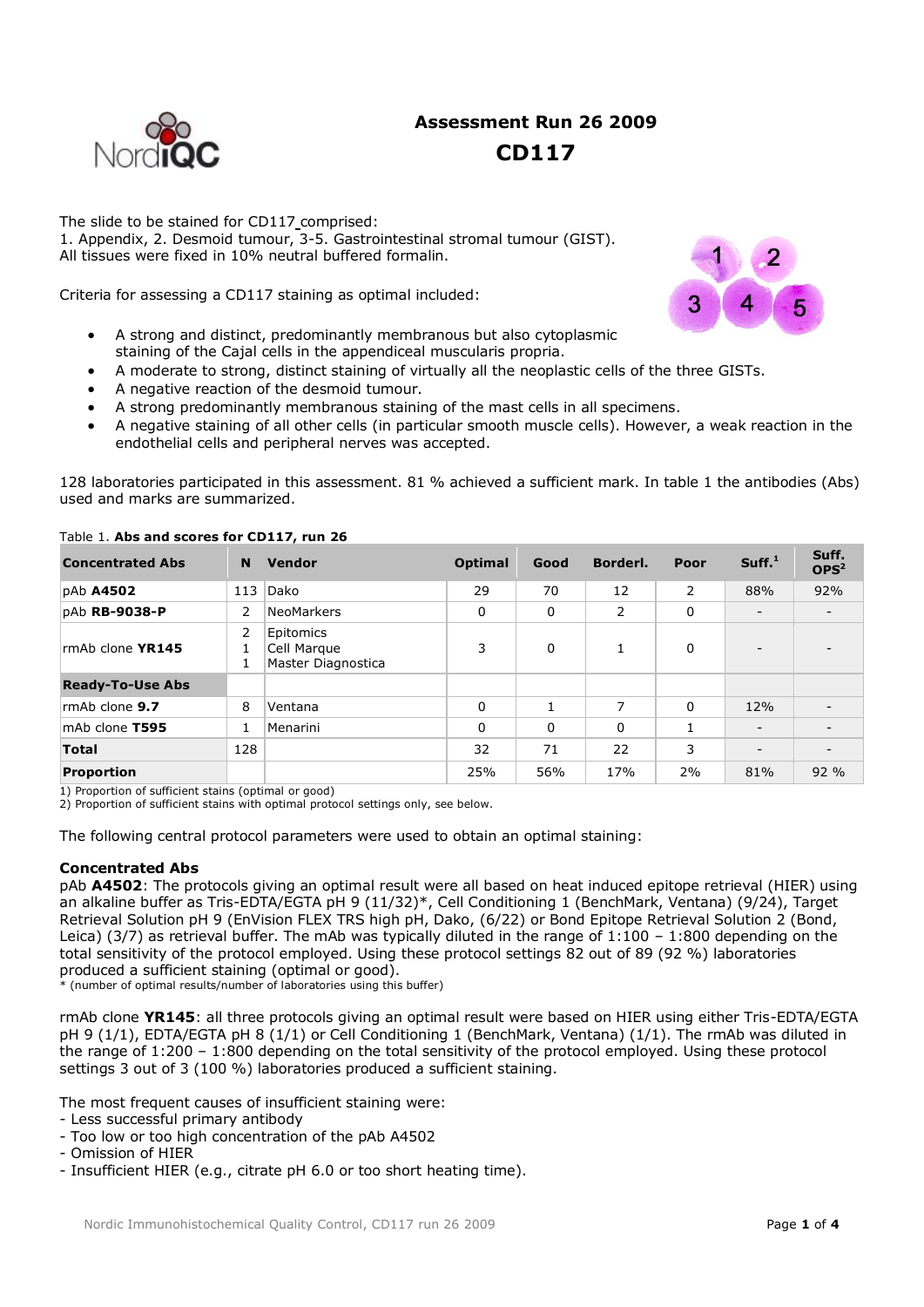In this assessment and in concordance with the results in the previous NordiQC assessments of CD117, the prevalent features of an insufficient staining were either a weak/false negative reaction or a false positive reaction in the tested specimens. A weak/false negative reaction was observed in 21 out of 25 (84%) of the insufficient results. These were characterized by a too weak reaction of the appendiceal Cajal cells (which in the previous NordiQC assessments have been identified as the most appropriate positive control for CD117. The false positive reactions (due to a too high Ab concentration) was typically seen in the smooth muscle cells of lamina muscularis propria of the appendix and in the smooth muscle cells of the large vessels. In 3 laboratories the desmoid tumour was distinctively stained, while the other structures stained as expected inclusive a negative reaction of the smooth muscle cells. This aberrant pattern was also noticed in the previous CD117 run 21, 2007 and is most likely related to a lot-to-variation of the pAb A4502 (Dako). Both in the previous and current CD117 run, lot OHO12A has been shown to give this aberrant reaction in the desmoids tumours. Using pAb A4502 the peripheral nerves in the appendix frequently showed a moderate cytoplasmic reaction, most pronounced when a high concentration (1:20 – 1:300) of the Ab was applied. The reaction pattern was seen with different HIER settings like HIER in Citrate pH 6.0 and Tris-EDTA pH 9.0 and observed with various lots of A4502. The nerves were negative in all protocols based on the rmAb YR145.

This was the fourth assessment of CD117 in NordiQC. A relatively constant proportion of sufficient results have been seen in the latest three runs, as shown in table 2:

|                    | Run 7 2003 | Run 14 2005 | Run 21 2007 | Run 26 2009 |
|--------------------|------------|-------------|-------------|-------------|
| $Participants, n=$ | 56         |             | 118         | 128         |
| Sufficient results | 63%        | 84%         | 78%         | 81%         |

Table 2. **Sufficient results with CD117 in four NordiQC runs**

In the previous assessments of CD117 (run 7, 14 and 21), a total of 61 laboratories obtaining an insufficient result were given specific recommendations how to improve their protocol for CD117. 47 laboratories submitted a new stain in a subsequent run. 35 followed the recommendation, of which 28 improved to good or optimal (80 %). 12 laboratories did not follow the recommendation, and only 3 of these (25 %) obtained a sufficient staining in the subsequent run. 4 laboratories changed their entire system and obtained a sufficient result.

### **Conclusion**

pAb A4502 and rmAb clone YR145 are both recommendable Abs for CD117 in GIST. As regards A4502, however, some lot-to-lot variation has been revealed. HIER, preferable in an alkaline buffer, is mandatory for an optimal result. Concentration of the primary Ab should be carefully calibrated.

Appendix is an appropriate control for CD117: The Cajal cells must show a distinct staining reaction, while the smooth muscle cells in muscularis propria must be negative.



#### Fig. 1a

Optimal staining for CD117 of the appendix using the rmAb YR145 optimally calibrated and with HIER in an alkaline buffer. The Cajal cells in the appendiceal muscularis propria are distinctively stained. The smooth muscle cells are unstained. Also compare with Figs. 2a & 3a – same protocol.





Insufficient staining for CD117 of the appendix using the mAb clone T595 as Ready-To-Use and a less successful protocol – same field as in Fig. 1a.

The Cajal cells in the appendiceal muscularis propria are virtually negative. Also compare with Figs. 2b & 3b – same protocol.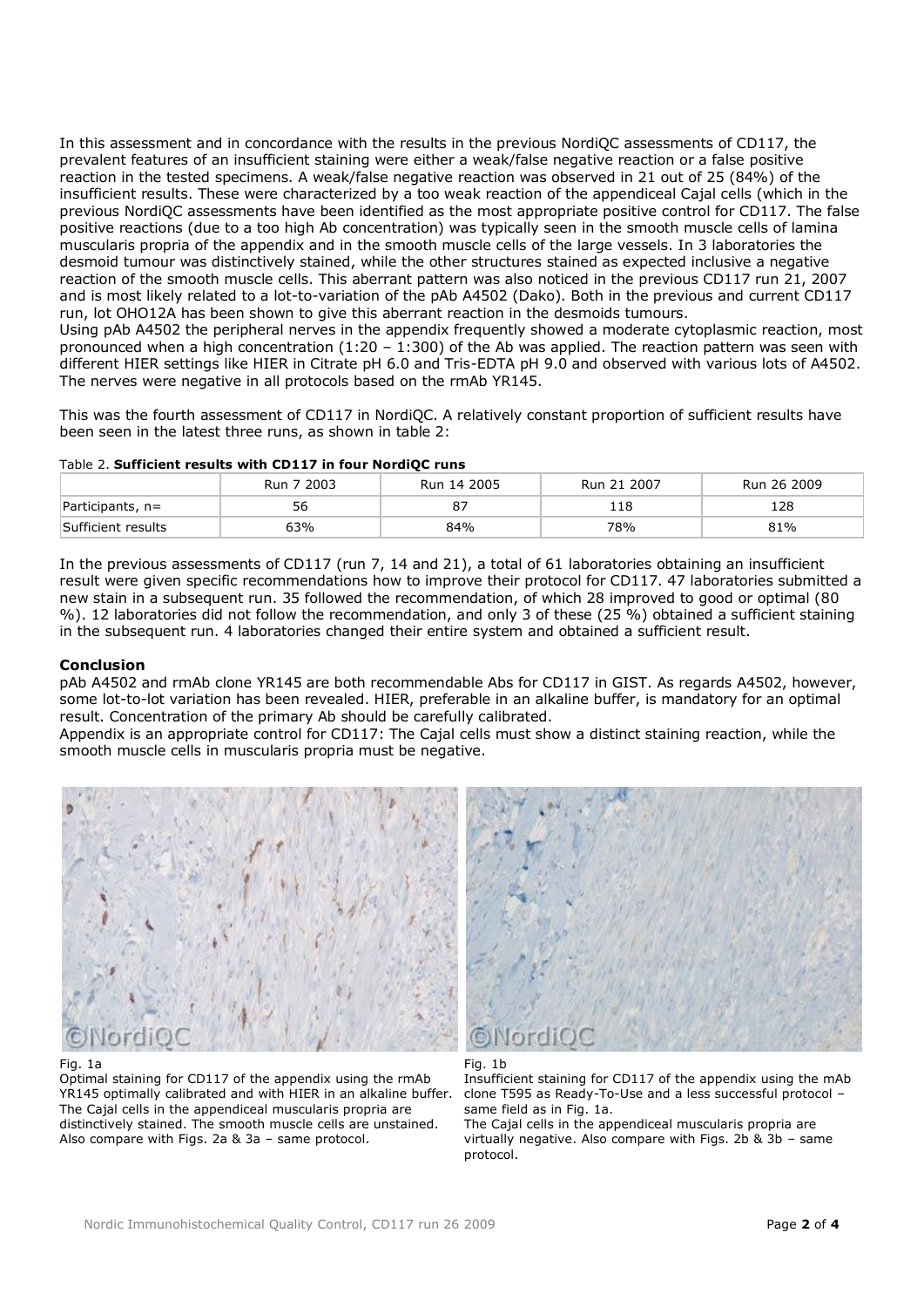

### Fig. 2a

a dot-like reaction.

Optimal staining for CD117 in a GIST using same protocol as in Fig. 1a. Virtually all the neoplastic cells show a strong cytoplasmic reaction with membrane enhancement and focally



# Fig. 2b

Insufficient staining for CD117 in a GIST using same protocol as in Fig 1b. The neoplastic cells only show a weak and diffuse staining – also compare with Fig 2a – same field.



## Fig. 3a

Optimal staining for CD117 of the desmoid tumour using same protocol as in Fig. 1a & 2a. Only the mast cells show a distinct predominantly membranous staining, while all other structures are negative.



# Fig. 3b

Insufficient staining for CD117 of the desmoid tumour using the pAb A4502 too concentrated. Both the smooth muscle cells and the neoplastic cells of the desmoid tumour show a positive staining.